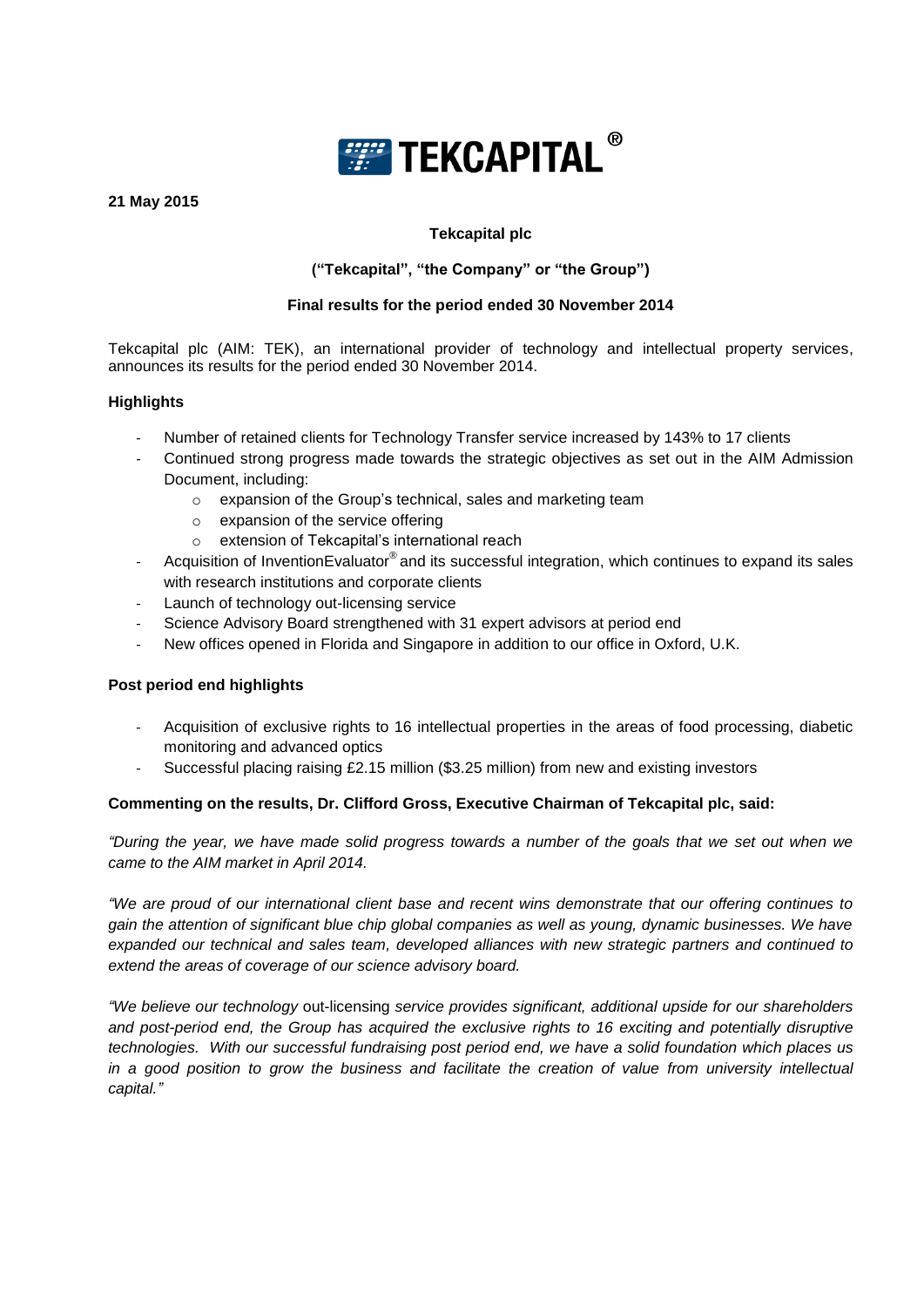#### **For further information please contact:**

| Tekcapital plc                                                                          | +1 305 200 3450 Ext 305          |
|-----------------------------------------------------------------------------------------|----------------------------------|
| Clifford M. Gross                                                                       | cgross@tekcapital.com            |
| Allenby Capital Ltd (Nominated Adviser & Joint Broker)<br>Jeremy Porter / Alex Brearley | +44 (0) 20 3328 5656             |
| <b>Optiva Securities Limited (Joint Broker)</b>                                         | +44 (0) 20 3137 1904             |
| Jeremy King / Vishal Balasingham/ Graeme Dixon                                          | jeremy.king@optivasecurities.com |
| <b>FTI Consulting, LLP</b>                                                              | +44 (0) 20 3727 1000             |
| Chris Lane / Emma Appleton / Roger Newby                                                | tekcapital@fticonsulting.com     |

### **Tekcapital plc - The** *World's Largest University Network for Open Innovation*

Tekcapital helps clients profit from new, university-developed intellectual properties. With its proprietary discovery search engine, linked to 4,000+ universities in 160 countries, coupled with expert scientific review, Tekcapital provides a turn-key service to make it easy for clients to find and acquire the IP they need to create a competitive advantage. Tekcapital is listed on the AIM market of the London Stock Exchange (AIM: symbol TEK) and is headquartered in Oxford, UK. For more information, please visit [www.tekcapital.com](http://www.tekcapital.com/)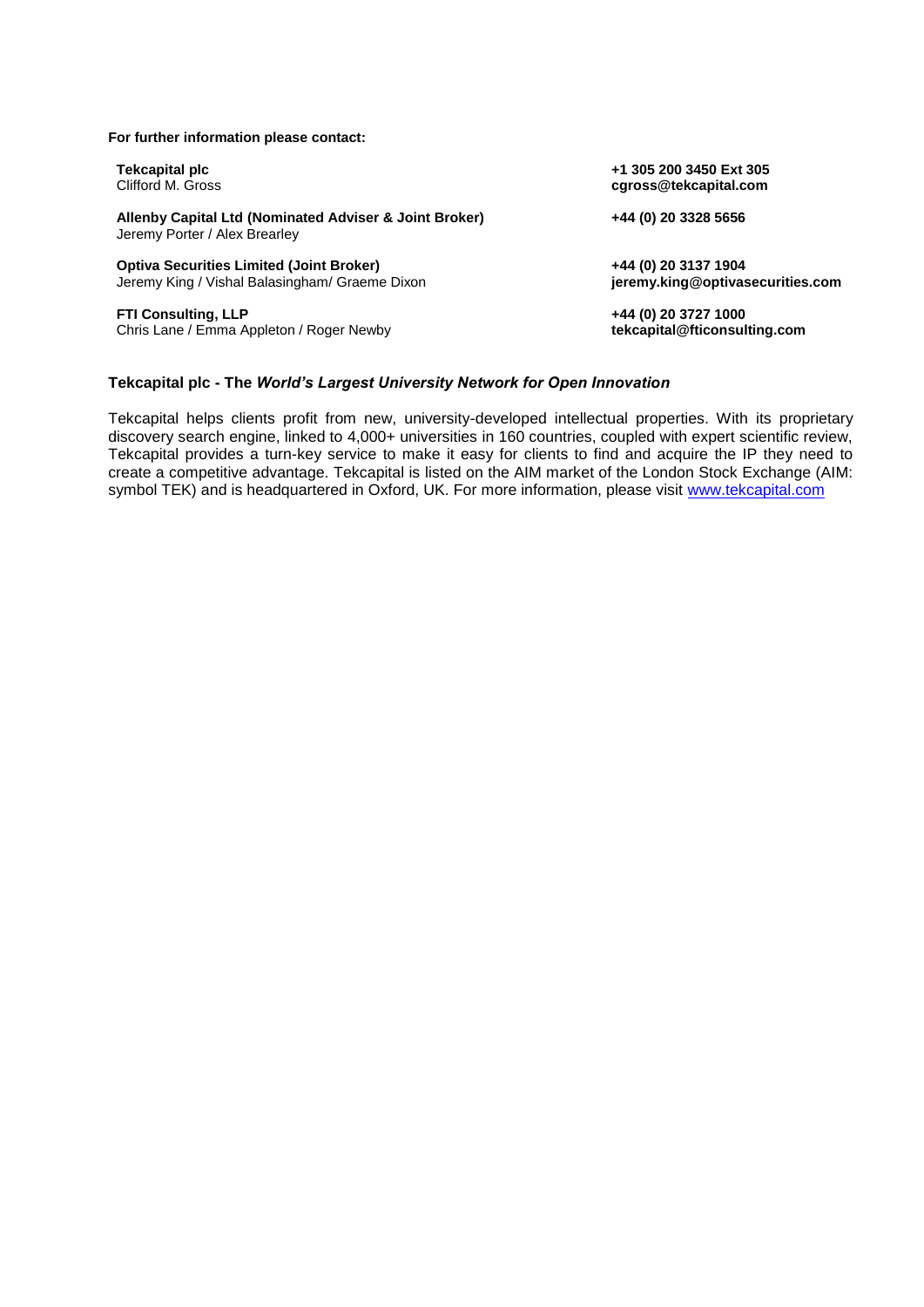#### **Chairman's Statement**

#### **Review of the Business**

I am pleased to report our first annual results since Tekcapital was admitted to AIM on 4 April 2014. Tekcapital PLC was formed in early 2014 as the holding company for two trading entities, one based in the UK and one based in the USA. As a Group, Tekcapital is engaged in helping clients to profit from university intellectual property (IP).

We have continued to deliver against our strategy, as set out in the Group's AIM admission document, having further scaled the business globally with an initial concentration on established markets, in particular North America. Significant progress has been made to enhance our offering by adding additional services to further assist our clients to determine and extract value from IP. We have continued to take advantage of our earlymover status and benefited from positive market dynamics with companies seeking to identify and acquire IP from external or alternative sources in order to both protect and grow their businesses.

During the year, the Group enhanced its search, selection and evaluation capabilities. Our proprietary global innovation discovery network search engine, which is capable of identifying IP acquisition opportunities relevant to the client's search parameters, now has access to over 4,000 universities in 160 countries. We have also continued to strengthen the Group's Science Advisory Board, which at the period end totalled 31 expert advisers.

#### **Divisional Review**

The Group operates three IP monetisation services:

- Technology Transfer offering which is focused on enabling clients to cost-effectively access relevant, scientifically screened and available university IP worldwide;
- InventionEvaluator, which was acquired in July 2014, and provides clients with a high quality bespoke report which contains an in-depth analysis of the commercial opportunity associated with a specific new innovation; and
- Technology out-licence service to purchase disruptive IP opportunities for future value creation.

Significant progress has been made across each of these three offerings. The Group has added both retained and project clients to its Technology Transfer service. The Group's current clients, which are located in North America, Europe and Israel, include both significant blue-chip global companies as well as young, dynamic businesses. Throughout the year, Tekcapital has made several key hires to strengthen further its technology transfer and client teams and during the period, the number of clients for the Technology Transfer service increased to 17 from 7, an increase of 143%.

Demand for the Group's InventionEvaluator service remains strong with customers consisting of universities, research centres and corporations worldwide. The service has been successfully integrated with our existing offering and has attracted significant interest. Post period end, we have been engaged by one of the world's largest corporate patent filers to provide InventionEvaluator reports.

In November 2014, the Group launched a technology out-licensing service to leverage its competencies to identify, screen and acquire particularly promising new IP which management believes can be readily outlicensed to corporations. This new service extends Tekcapital's impact on reducing the inefficiency of the global market for commercialising innovative university-developed technologies and also has the potential to capture for the Group's own benefit more of the value realised when innovative ideas are successfully commercialised.

#### **Current Trading and Outlook**

Post period end, in the first four months of 2015, the Group has successfully acquired the exclusive rights to 16 separate intellectual properties in the areas of reduced-fat food production, non-invasive glucose measurement for diabetics and advanced optics.

As Tekcapital approaches its third year in business with an exciting range of IP monetisation services, the Board of Directors is confident of continued growth in its portfolio of proprietary university-developed IP assets, expanding its client base and continued refinement of the Group's service offering.

As previously announced on 21 November 2014, the Directors have been focusing on optimising the Group's monthly fixed costs. This has been successful and the implementation of a scalable per report, variable costs structure has significantly reduced fixed operating costs.

The Directors are confident that meaningful revenues will arise from the sub-licensing or on-sale of rights held in its new IP portfolio. With an increasing number of companies making ever faster and more disruptive use of innovative ideas sourced exogenously, and with patented university technologies an increasingly valued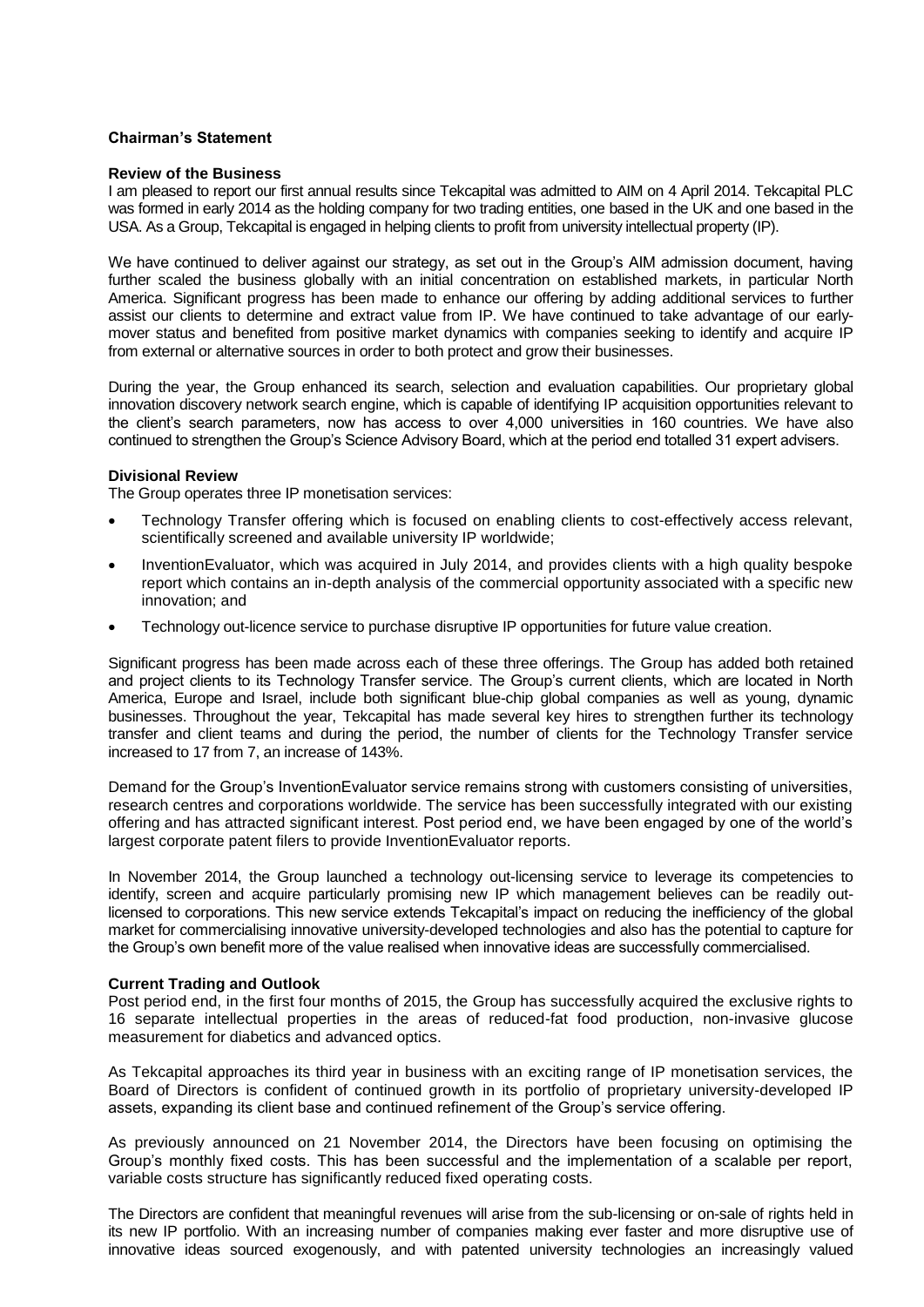currency, the market opportunity for the Group is both very large and continuing to grow.

#### **Financial Review**

The Group is still in its early stages of development. After its IPO in April 2014, some of the proceeds were applied to growing the business, with costs therefore running ahead of revenues. Group losses for the period to 30 November 2014 were US\$ 994,869 on initial revenues of US\$ 210,337.

The Group's assets grew during the period mainly thanks to shareholder investment at the time of the IPO. The Group's liabilities are very low at the end of the period because its costs have been settled without delay, using funds from the cash reserves invested at IPO.

Subsequent to the end of the period, the Company announced on 6 May 2015 that it had raised gross proceeds of £2.15 million (\$3.25 million), by way of a placing (the "Placing") of a total of 10,750,000 new ordinary shares of 0.4p each at a price of 20 pence per share. The Placing, which was conducted by Allenby Capital Limited and Optiva Securities Limited, was oversubscribed.

Net proceeds of the Placing amount to a total of £2.02 million (\$3,162,503) net of expenses, excluding VAT. The net proceeds of the Placing will be used for two purposes:

- To expand Tekcapital's sales force to accelerate the growth of its client base for technology transfer and InventionEvaluator services; and
- To enable Tekcapital to acquire and sell-on the licences for additional university intellectual properties.

I would like to take this opportunity to thank all our staff and consultants for their continued hard work and contribution, as well as our shareholders for their continued support.

The Board looks forward to the future with confidence.

**Clifford M Gross**  *Chairman and CEO*

21 May 2015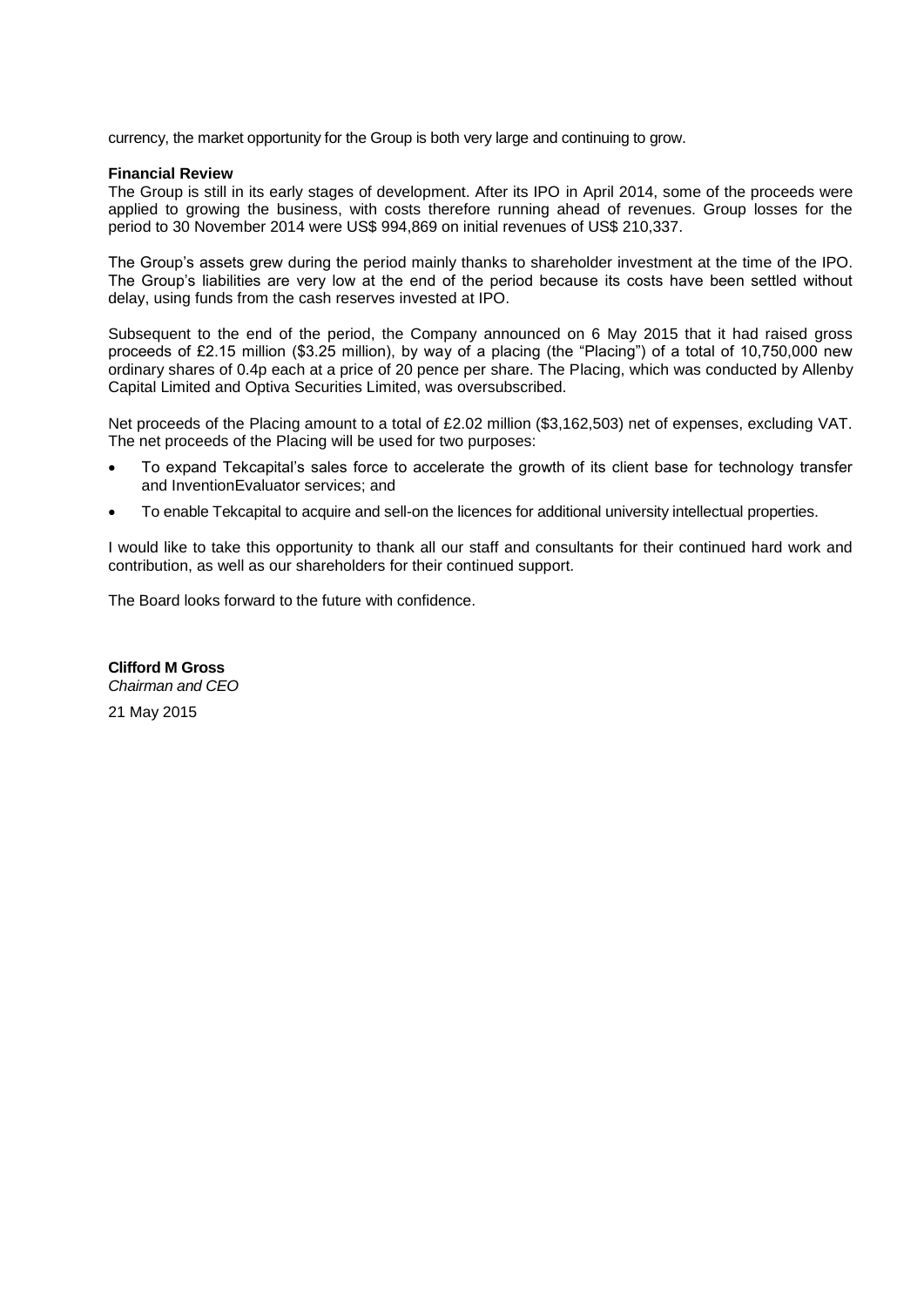# **Consolidated Statement of comprehensive income For the period ended 30 November 2014**

| <b>Note</b>                                                                                                                                                                                             | Year ended<br><b>30 November</b><br>2014<br><b>US\$</b> | Period from 27<br><b>June 2012 to</b><br><b>30 November</b><br>2013<br><b>US\$</b> |
|---------------------------------------------------------------------------------------------------------------------------------------------------------------------------------------------------------|---------------------------------------------------------|------------------------------------------------------------------------------------|
| <b>Continuing Operations</b>                                                                                                                                                                            |                                                         |                                                                                    |
| Revenue                                                                                                                                                                                                 | 210,337                                                 | 35,213                                                                             |
| <b>Gross Profit</b>                                                                                                                                                                                     | 210,337                                                 | 35,213                                                                             |
| Administrative expenses                                                                                                                                                                                 |                                                         |                                                                                    |
| Foreign exchange movements                                                                                                                                                                              | (80, 112)                                               |                                                                                    |
| Other administrative expenses                                                                                                                                                                           | (1, 123, 936)                                           | (79,922)                                                                           |
| <b>Operating loss</b>                                                                                                                                                                                   | (993, 711)                                              | (44, 709)                                                                          |
| Finance income                                                                                                                                                                                          | 142                                                     |                                                                                    |
| Loss before tax                                                                                                                                                                                         | (993, 569)                                              | (44,709)                                                                           |
| Income tax expense                                                                                                                                                                                      | (1, 300)                                                |                                                                                    |
| Loss after tax                                                                                                                                                                                          | (994, 869)                                              | (44, 709)                                                                          |
|                                                                                                                                                                                                         |                                                         |                                                                                    |
| Loss for the year attributable to owners of the parent<br>company                                                                                                                                       | (994, 869)                                              | (44, 709)                                                                          |
| Other comprehensive income for the year, net of tax                                                                                                                                                     |                                                         |                                                                                    |
| Total comprehensive income for the year<br>attributable to owners of the parent company                                                                                                                 | (994, 869)                                              | (44, 709)                                                                          |
| The Group has used the exemption under s408 of the Companies Act 2006 not to disclose the Company<br>income statement.<br>والرائد المتحر المتحام والمتوالي ومحمد ومردود والمراقب ومحمد ومحافظ والمتحالة |                                                         |                                                                                    |

Items in the statement above are disclosed net of tax.

| Loss per share                       |         |         |
|--------------------------------------|---------|---------|
| Basic and diluted earnings per share |         |         |
| Loss per share                       | (0.050) | (0.003) |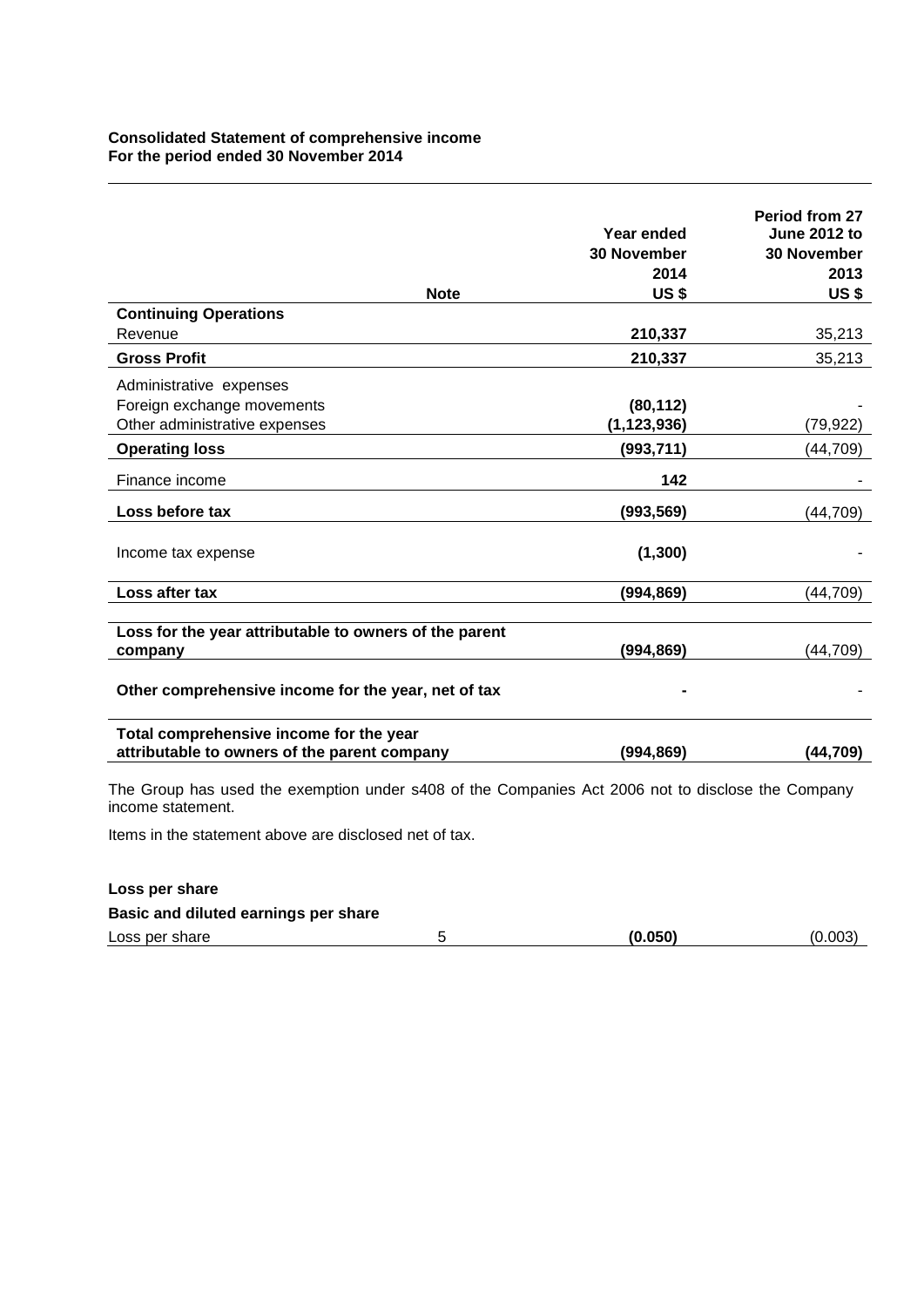# **Consolidated Statement of Financial position At 30 November 2014**

|                                                    |                | 30 November | 30 November |
|----------------------------------------------------|----------------|-------------|-------------|
|                                                    |                | 2014        | 2013        |
|                                                    | <b>Note</b>    | <b>US\$</b> | US\$        |
| <b>Assets</b><br><b>Non-current assets</b>         |                |             |             |
| Intangible assets                                  | $\overline{7}$ | 350,251     |             |
| Property, plant and equipment                      |                | 6,628       |             |
|                                                    |                | 356,879     |             |
| <b>Current assets</b>                              |                |             |             |
| Trade and other receivables                        |                | 90,568      | 11,883      |
| Cash and cash equivalents                          | 9              | 1,370,905   | 13,900      |
|                                                    |                | 1,461,473   | 25,783      |
| <b>Total assets</b>                                |                | 1,818,352   | 25,783      |
| <b>Current liabilities</b>                         |                |             |             |
| Trade and other payables                           |                | 100,052     | 47,698      |
| Current income tax liabilities                     |                | 1,300       |             |
|                                                    |                | 101,352     | 47,698      |
| <b>Total liabilities</b>                           |                | 101,352     | 47,698      |
| <b>Net Assets</b>                                  |                | 1,717,000   | (21, 915)   |
| Equity attributable to the owners of the<br>parent |                |             |             |
| Ordinary shares                                    | 8              | 154,842     | 94,953      |
| Share premium                                      | 8              | 2,673,905   |             |
| Retained earnings                                  |                | (1,039,578) | (44, 709)   |
| Merger reserves                                    |                | (72, 169)   | (72, 159)   |
| <b>Total Equity</b>                                |                | 1,717,000   | (21, 915)   |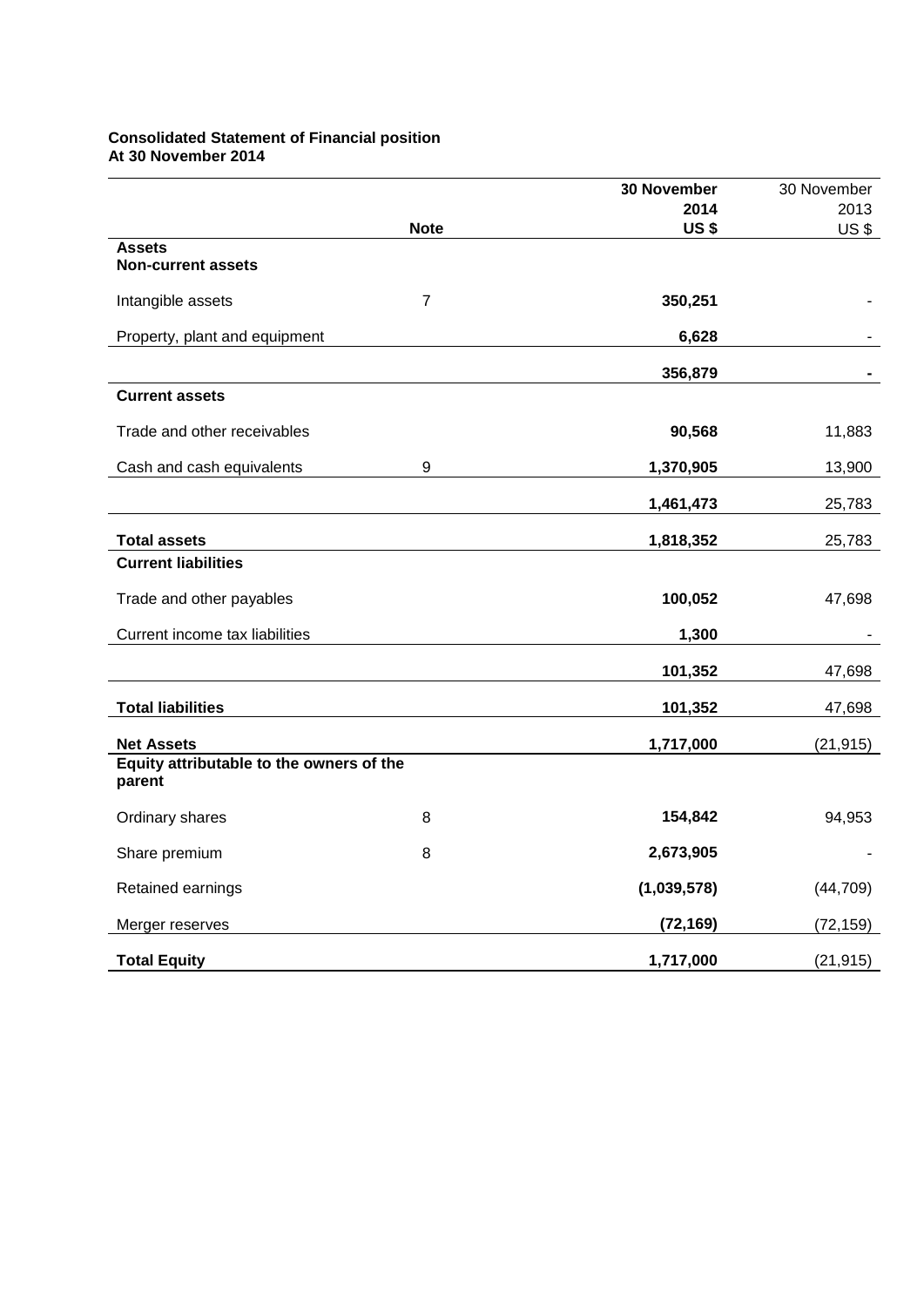# **Consolidated Statement of cash flows For the period ended 30 November 2014**

|                                             |                | <b>Period from</b> | Period from  |
|---------------------------------------------|----------------|--------------------|--------------|
|                                             |                | 1 December 2013    | 27 June 2012 |
|                                             |                | to                 | to           |
|                                             |                | <b>30 November</b> | 30 November  |
|                                             |                | 2014               | 2013         |
|                                             |                |                    |              |
|                                             | <b>Note</b>    | <b>US\$</b>        | US\$         |
| Cash flows from operating activities        |                |                    |              |
| Cash generated from operations              |                | (1,014,434)        | (8,894)      |
|                                             |                |                    |              |
| Net cash generated from operating           |                | (1,014,434)        | (8,894)      |
| activities                                  |                |                    |              |
|                                             |                |                    |              |
| <b>Cash flows from investing activities</b> |                |                    |              |
| Purchases of property, plant and equipment  |                | (8,631)            |              |
| Purchases of intangible assets              | $\overline{7}$ | (33, 306)          |              |
| Interest received                           |                | 142                |              |
|                                             |                |                    |              |
| Net cash used in investing activities       |                | (41, 795)          |              |
|                                             |                |                    |              |
| <b>Cash flows from financing activities</b> |                |                    |              |
| Proceeds from issuance of ordinary          | 8              | 3,337,882          | 22,794       |
| shares                                      |                |                    |              |
| Costs of raising finance                    |                | (924, 648)         |              |
|                                             |                |                    |              |
| Net cash used in financing activities       |                | 2,413,234          | 22,794       |
|                                             |                |                    |              |
| Net increase in cash and cash               |                | 1,357,005          | 13,900       |
| equivalents                                 |                |                    |              |
| Cash and cash equivalents at beginning of   |                | 13,900             |              |
| year                                        |                |                    |              |
|                                             |                |                    |              |
|                                             |                |                    |              |
| Cash and cash equivalents at end of year    |                | 1,370,905          | 13,900       |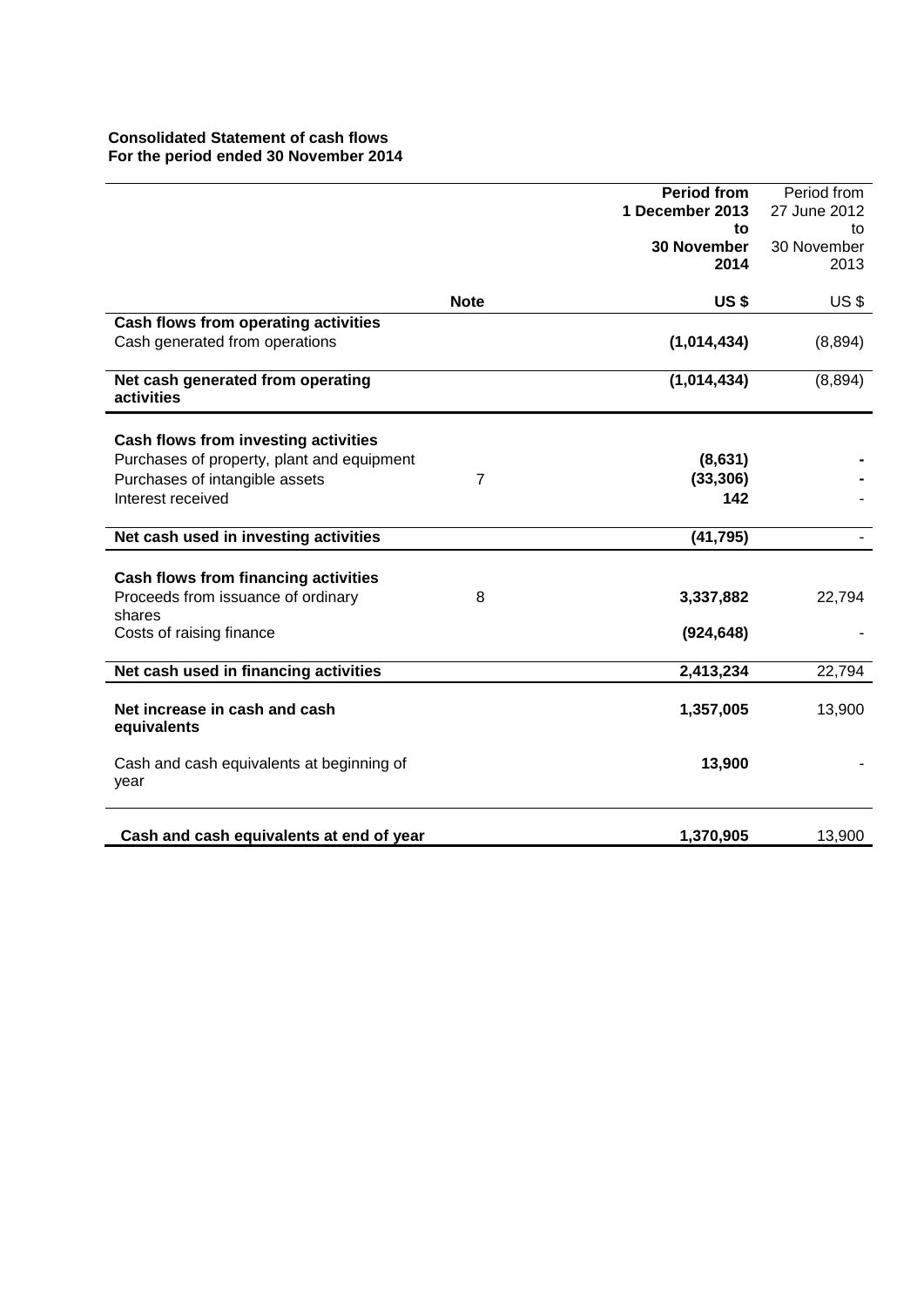## **Consolidated and Company Statements of changes in equity For the period ended 30 November 2014**

|                                       |             | Attributable to owners of the parent company |                |                |                 |               |
|---------------------------------------|-------------|----------------------------------------------|----------------|----------------|-----------------|---------------|
|                                       |             | Ordinary                                     | <b>Share</b>   | <b>Merger</b>  | <b>Retained</b> | Total         |
| <b>GROUP</b>                          | <b>Note</b> | <b>Shares</b>                                | <b>Premium</b> | <b>Reserve</b> | <b>Earnings</b> | <b>Equity</b> |
|                                       |             | US\$                                         | <b>US \$</b>   | <b>US \$</b>   | US\$            | US\$          |
| Balance as at 27 June 2012            |             |                                              |                |                |                 |               |
|                                       |             |                                              |                |                |                 |               |
| Deemed issue of shares on acquisition |             |                                              |                |                |                 |               |
| of subsidiary company                 |             | 94,953                                       |                | (72, 159)      |                 | 22,794        |
| Loss for the period                   |             |                                              |                |                | (44,709)        | (44,709)      |
| Balance at 30 November 2013           |             |                                              |                |                |                 |               |
|                                       |             | 94,953                                       |                | (72, 159)      | (44,709)        | (21, 915)     |
| Balance as at 1 December 2013         |             | 94,953                                       |                | (72, 159)      | (44, 709)       | (21, 915)     |
|                                       |             |                                              |                |                |                 |               |
| Loss for the year                     |             |                                              |                |                | (994, 869)      | (994, 869)    |
| Acquired with new subsidiary          |             |                                              |                | (10)           |                 | (10)          |
| Share capital issued on initial       | 8           |                                              |                |                |                 |               |
| public offering                       |             | 59,889                                       | 3,598,553      |                |                 | 3,658,442     |
| Costs of share issue                  | 8           |                                              |                |                |                 |               |
|                                       |             |                                              | (924,648)      |                |                 | (924,648)     |
| <b>Balance at 30 November 2014</b>    |             | 154,842                                      | 2,673,905      | (72, 169)      | (1,039,578)     | 1,717,000     |

|                                       |             | Attributable to owners of the parent company |                |                 |               |
|---------------------------------------|-------------|----------------------------------------------|----------------|-----------------|---------------|
|                                       |             | Ordinary                                     | <b>Share</b>   | <b>Retained</b> | <b>Total</b>  |
| <b>COMPANY</b>                        | <b>Note</b> | <b>Shares</b>                                | <b>Premium</b> | <b>Earnings</b> | <b>Equity</b> |
|                                       |             | <b>US\$</b>                                  | <b>US\$</b>    | <b>US\$</b>     | <b>US\$</b>   |
| Loss for the period                   |             |                                              |                |                 |               |
|                                       |             |                                              | ۰              | (435,235)       | (435, 235)    |
| Proceeds from shares issued           | 8           |                                              |                |                 |               |
|                                       |             | 154.842                                      | 3.598.553      |                 | 3,753,395     |
| Costs of share issue                  | 8           |                                              |                |                 |               |
|                                       |             | ۰                                            | (924,648)      |                 | (924,648)     |
| <b>Balance at 30 November</b><br>2014 |             | 154,842                                      | 2,673,905      | (435, 235)      | 2,393,512     |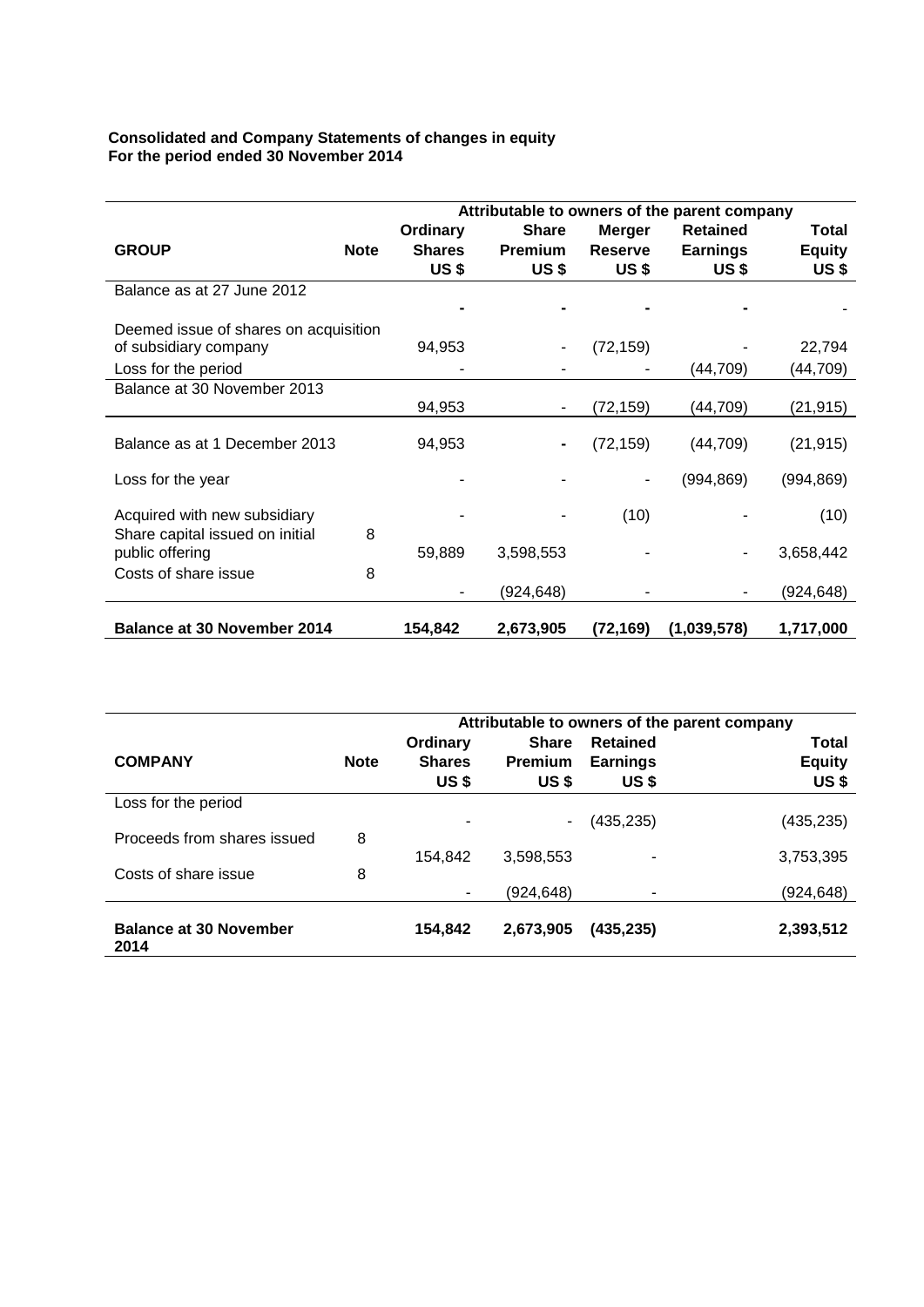### **Notes to the consolidated financial statements**

### **1. General information**

The registered office address is detailed on page 1 of the financial statements. Tekcapital PLC ("the Company") was incorporated in England and Wales, on 3 February 2014 and is domiciled in the UK. The Company entered into an agreement to acquire the issued and to be issued share capital of Tekcapital Europe Limited, a company incorporated in England and Wales on 18 February 2014, and Tekcapital LLC, a company incorporated in the State of Delaware, USA on 19 February 2014. The acquisition was effected by way of issue of shares.

In determining the appropriate accounting treatment for this transaction, the Director's considered IFRS 3 "Business Combinations" (Revised 2008). However they concluded that this transaction fell outside the scope of IFRS 3 (Revised) since the transactions described above represents a combination of entities under common control.

Accordingly the Directors have adopted the pooling of interest method by using the nominal value of shares exchanged in the business combination and that there is no fair value adjustment.

The consolidated financial statements are presented as if the Group structure has always been in place, including the activity from incorporation of the Group's principal subsidiaries. The entities had the same management as well as majority shareholders.

On 4 April 2014, Tekcapital PLC listed on the UK AIM with an initial public offering.

### **2. Summary of Significant Accounting Policies**

The principal accounting policies applied in the preparation of these consolidated financial statements are set out below. These policies have been consistently applied to all the years presented, unless otherwise stated.

### **2.1 Statement of compliance**

The financial statements of Tekcapital PLC have been prepared in accordance with International Financial Reporting Standards (IFRS) and IFRS Interpretations Committee (IFRS IC) as adopted by the European Union and the Companies Act 2006 applicable to companies reporting under IFRS. The financial statements have been prepared under the historical cost convention.

The preparation of financial statements in conformity with IFRS requires the use of certain critical accounting estimates. It requires management to exercise its judgement in the process of applying the Group's accounting policies. The areas involving a higher degree of judgment or complexity, or areas where assumptions and estimates are significant to the consolidated financial instruments are disclosed in note 3.

### **2.2 Consolidation**

As stated under note 1 the Directors adopted the pooling of interest method to account for the business combinations. The consideration transferred for the acquisition of the subsidiary is the fair values of the shares transferred by the former owners of the acquiree in exchange for an identical equity interest issued by the Group.

The Group came into existence during this accounting period, attributable to the nature of the share exchange that maintained the same management and share structure. Accordingly the new Group reflects its financial statements as if the Group had been in existence in the comparative period and relate to those of its subsidiaries.

The associated acquisition costs are expensed as incurred.

Inter-company transactions, balances and unrealised gains on transactions between Group companies are eliminated. Unrealised losses are also eliminated. When necessary amounts reported by subsidiaries have been adjusted to conform to the Group's accounting policies.

IFRS 13 did not affect any fair value measurements of the Group's assets or liabilities and therefore had no effect on the Group's financial position or performance.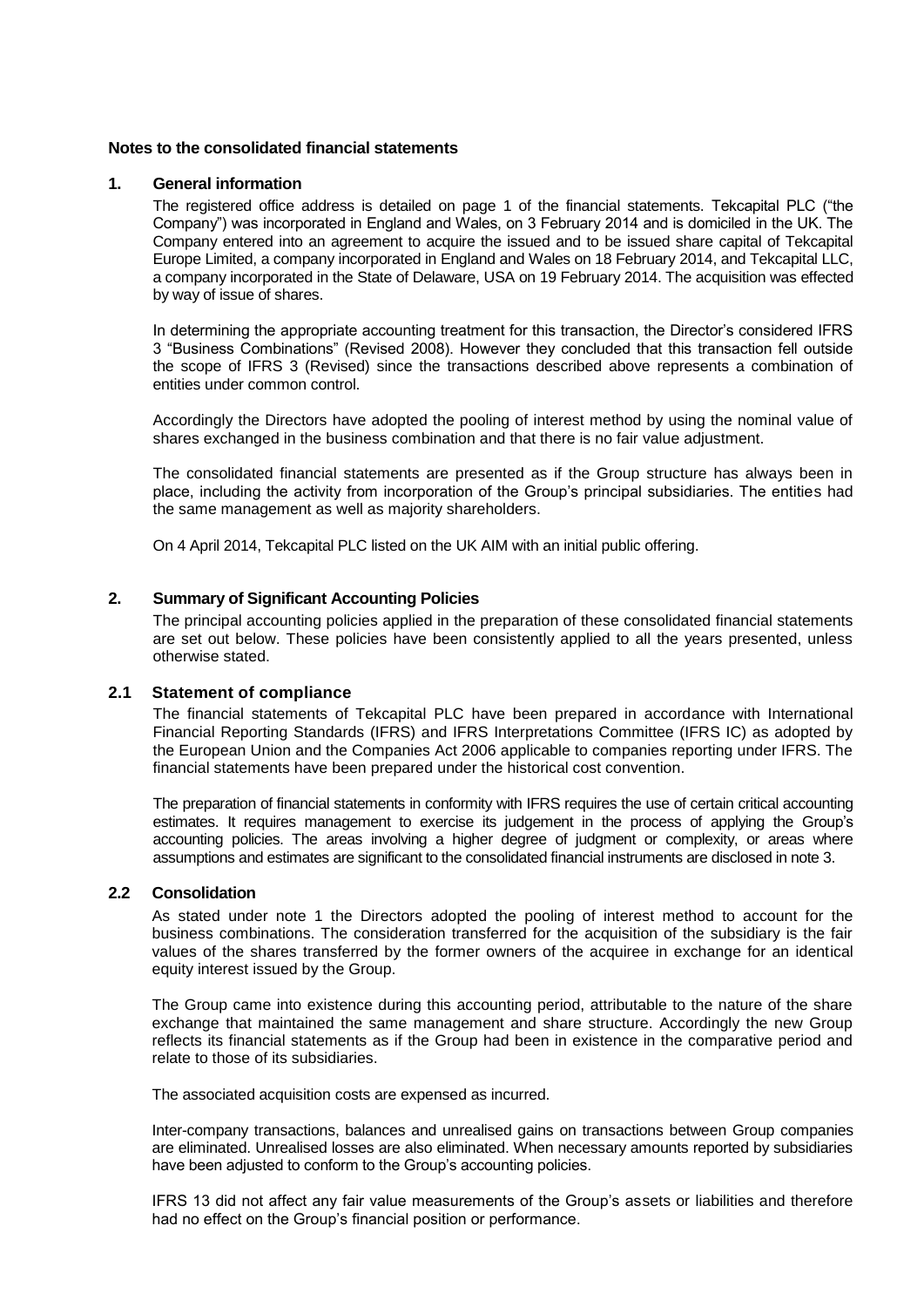# **2.3 Foreign currencies**

### *(a) Functional and presentation currency*

Items included in the financial statements of each of the Group's entities are measured using the currency of the primary economic environment in which the entity operates ("the functional currency"). The consolidated financial statements are presented in US Dollars which is the Group's presentation and functional currency.

### *(b) Transactions and balances*

Foreign currency transactions are translated into functional currency using the exchange rates prevailing at the dates of the transactions or valuation where items are re-measured. Foreign exchange gains and losses resulting from the settlement of such transactions and from the translation at the year-end exchange rates of monetary assets and liabilities denominated in foreign currencies are recognised in the income statement. Foreign exchange gains and losses that relate to borrowings and cash and cash equivalents are presented in the income statement within 'finance income or costs'.

### *(c) Group companies*

The results and financial position of all Group entities (none of which has the currency of a hyperinflationary economy) that have a functional currency different from the presentation currency are translated into the presentation currency as follows:

- (i) assets and liabilities for each balance sheet presented are translated at the closing exchange rates at the date of that balance sheet
- (ii) income and expense for each income statement are translated at the average rates of exchange during the period (unless this average is not a reasonable approximation of the cumulative effect of the rates prevailing on the transaction dates, in which case income and expenses are translated at the rate on the dates of the transactions); and
- (iii) all resulting exchange differences are recognised in other comprehensive income.

# **3. Critical accounting estimates and assumptions**

Estimates and judgements are continually evaluated and are based on historical experience and other factors, including expectations of future events that are believed to be reasonable under the circumstances.

The Directors make estimates and assumptions concerning the future. The resulting accounting estimates will by definition, seldom equal the related actual results. The estimates and assumptions that have a significant risk of causing a material adjustment to the carrying value of the assets and liabilities within the next financial year are detailed below.

### *(a) Deferred taxes*

Deferred tax is the tax expected to be payable or recoverable on differences between the carrying amounts of assets and liabilities in the financial statements and the corresponding tax bases used in the computation of taxable profit, and is accounted for using the balance sheet liability method. Deferred tax assets are recognised to the extent that it is probable that taxable profits will be available against which deductible temporary differences can be utilised.

The carrying amount of deferred tax assets is reviewed at each balance sheet date and reduced to the extent that it is no longer probable that sufficient taxable profits will be available to allow all or part of the asset to be recovered.

Deferred tax is calculated at the tax rates that are expected to apply in the period when the liability is settled or the asset is realised based on tax laws and rates that have been enacted or substantively enacted at the balance sheet date.

Deferred tax is charged or credited in the income statement, except when it relates to items charged or credited in other comprehensive income, in which case the deferred tax is also dealt with in other comprehensive income.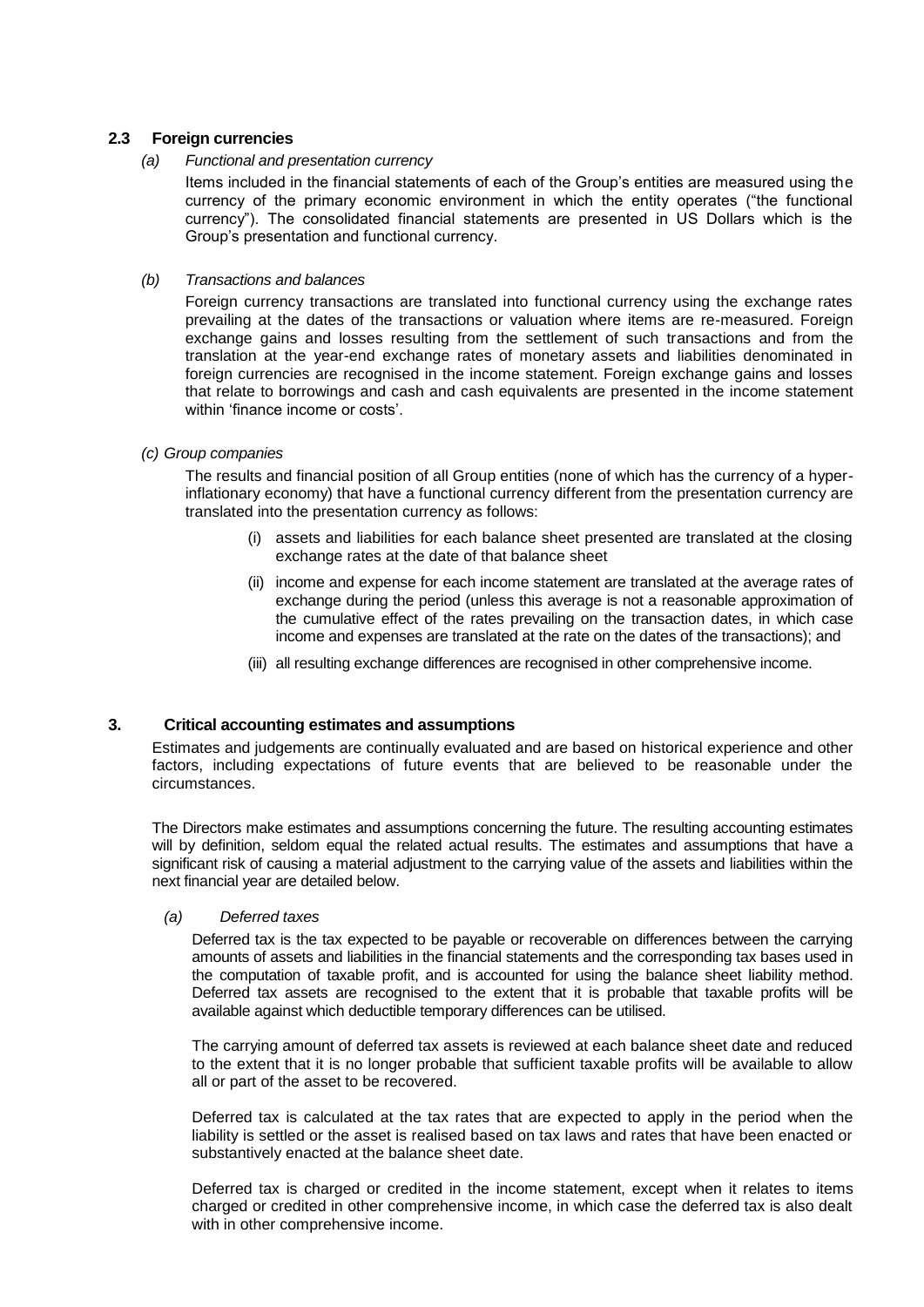## *(b) Useful life of InventionEvaluator website*

The Directors have considered the useful life of the InventionEvaluator website to be indefinite because of the uniqueness of the service it provides and that there is no competitor in the market in which the Group operates who is able to provide a similar service. The Directors will undertake an annual review that considers any impairment and if required make a provision in the financial statements.

## **4. Segmental reporting**

At this early stage in development, the Directors consider the business to have only one segment for reporting purposes under IFRS 8 which is Monthly service fees. The Directors consider there to be a future potential second segment which has not occurred in the current period. This is Specialist fees regarding the transfer of rights to intellectual property.

#### *Segmental revenues and results*

There is currently only one segment. Details of revenues and results can be found in the consolidated statement of comprehensive income.

#### *Segment assets and liabilities*

There is currently only one segment. Details of assets and liabilities can be found in the consolidated statement of financial position.

All assets are allocated to reportable segments other than current and deferred tax assets.

All liabilities are allocated to reportable segments other than current and deferred tax liabilities.

### *Geographical information*

The Group operates from its office in the United Kingdom and three locations in the USA, namely Florida, New York and California.

# **5. Loss per share**

|                                                                                                            | 2014        | 2013            |
|------------------------------------------------------------------------------------------------------------|-------------|-----------------|
|                                                                                                            | <b>US\$</b> | US <sub>3</sub> |
| Loss from continuing operations attributable to owners of the parent                                       | (994,869)   | (44, 709)       |
| <b>Total</b>                                                                                               | (994,869)   | (44,709)        |
| Basic and diluted earnings per<br>share<br>Weighted average number of ordinary shares in issue (thousands) | 20,078      | 14,504          |
| Loss per share                                                                                             | (0.050)     | (0.003)         |

Any options and warrants do not have a dilutive effect on the EPS as the Group is loss-making.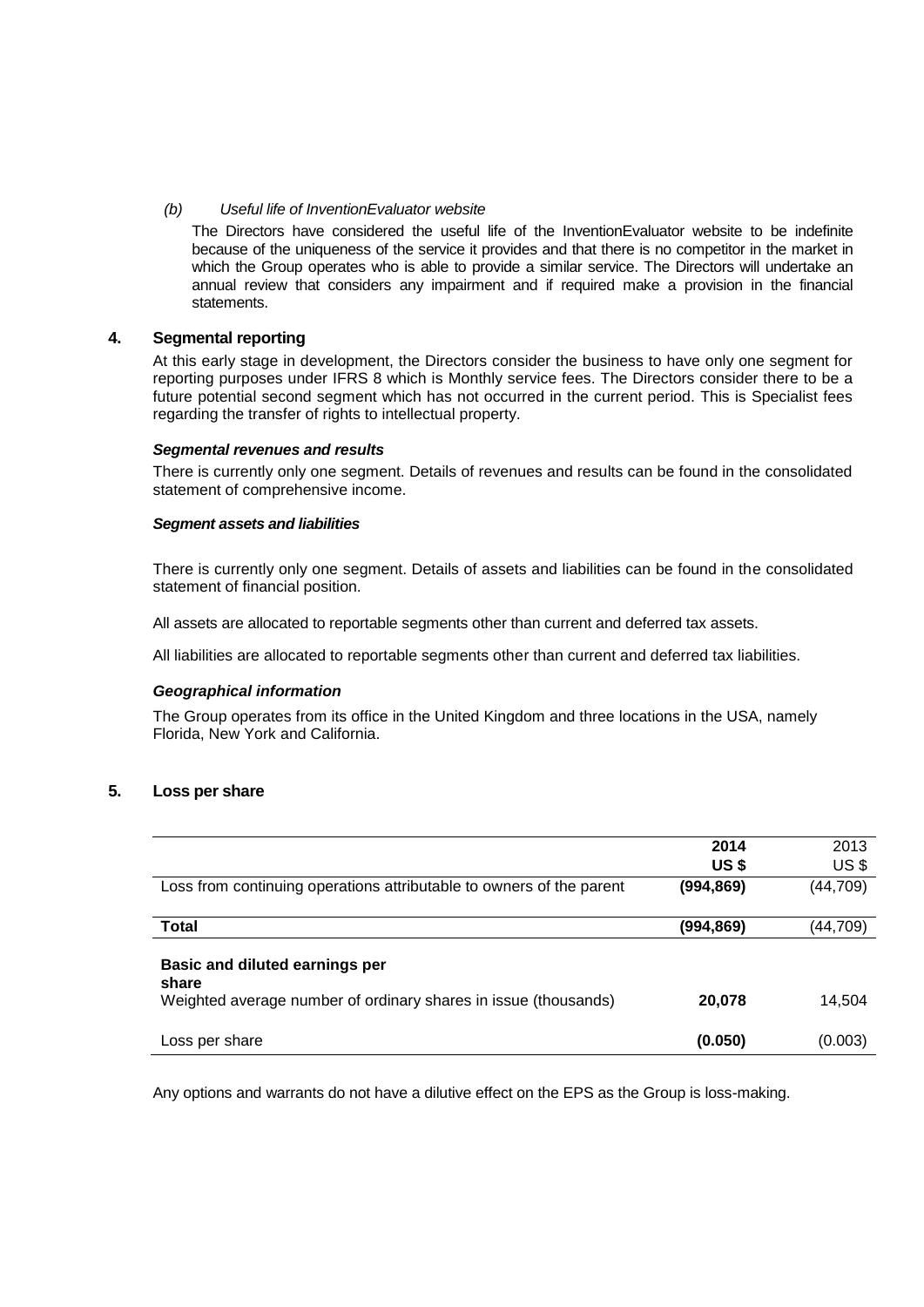# **6 . Investments in subsidiaries**

| Company                               | <b>Shares in</b><br>subsidiaries                               | <b>Loans</b> to<br><b>Subsidiaries</b>                   | 2014                                                       | 2013  |
|---------------------------------------|----------------------------------------------------------------|----------------------------------------------------------|------------------------------------------------------------|-------|
|                                       |                                                                |                                                          | US \$                                                      | US \$ |
| Cost and net book value               |                                                                |                                                          |                                                            |       |
| Additions during the period           | 94,954                                                         | 2,276,866                                                | 2,371,820                                                  |       |
| <b>Balance at 30 November</b><br>2014 | 94.954                                                         | 2,276,866                                                | 2,371,820                                                  |       |
|                                       |                                                                |                                                          |                                                            |       |
| <b>Principal subsidiaries</b><br>name | <b>Country of</b><br>Incorporation<br>and place of<br>business | <b>Proportion of</b><br>ordinary shares<br>directly held | <b>Nature of business</b>                                  |       |
| <b>Tekcapital Europe Limited</b>      | England and<br>Wales                                           | 100%                                                     | Provision of Intellectual<br>property research<br>services |       |
| <b>Tekcapital LLC</b>                 | <b>USA</b>                                                     | 100%                                                     | Provision of Intellectual<br>property research<br>services |       |

The Group owns 100% of the above subsidiaries and consequently has full control over them. As at the period end, the Group has no interest in the ownership of any other entities, or exerts any significant influence over or provides funding which constitutes an "unconsolidated structured entity".

# **7. Intangible Assets**

|                                         | <b>Purchased intangible assets</b> |                  |              |  |
|-----------------------------------------|------------------------------------|------------------|--------------|--|
| <b>GROUP</b>                            | Website                            | <b>Invention</b> | <b>Total</b> |  |
|                                         | development                        | <b>Evaluator</b> |              |  |
|                                         | US \$                              | <b>US\$</b>      | <b>US\$</b>  |  |
| At 1 December 2013                      | ۰                                  |                  |              |  |
| Additions                               | 33,306                             | 320,550          | 353,856      |  |
| At 30 November 2014                     | 33,306                             | 20,550           | 353,856      |  |
| Accumulated amortisation and impairment |                                    |                  |              |  |
| At 1 December 2013                      |                                    |                  |              |  |
| Amortisation charge for the period      | (3,605)                            |                  | (3,605)      |  |
| At 30 November 2014                     | (3,605)                            |                  | (3,605)      |  |
| <b>Net Book Value</b>                   |                                    |                  |              |  |
| At 30 November 2014                     | 29,701                             | 320,550          | 350,251      |  |
| At 30 November 2013                     |                                    |                  |              |  |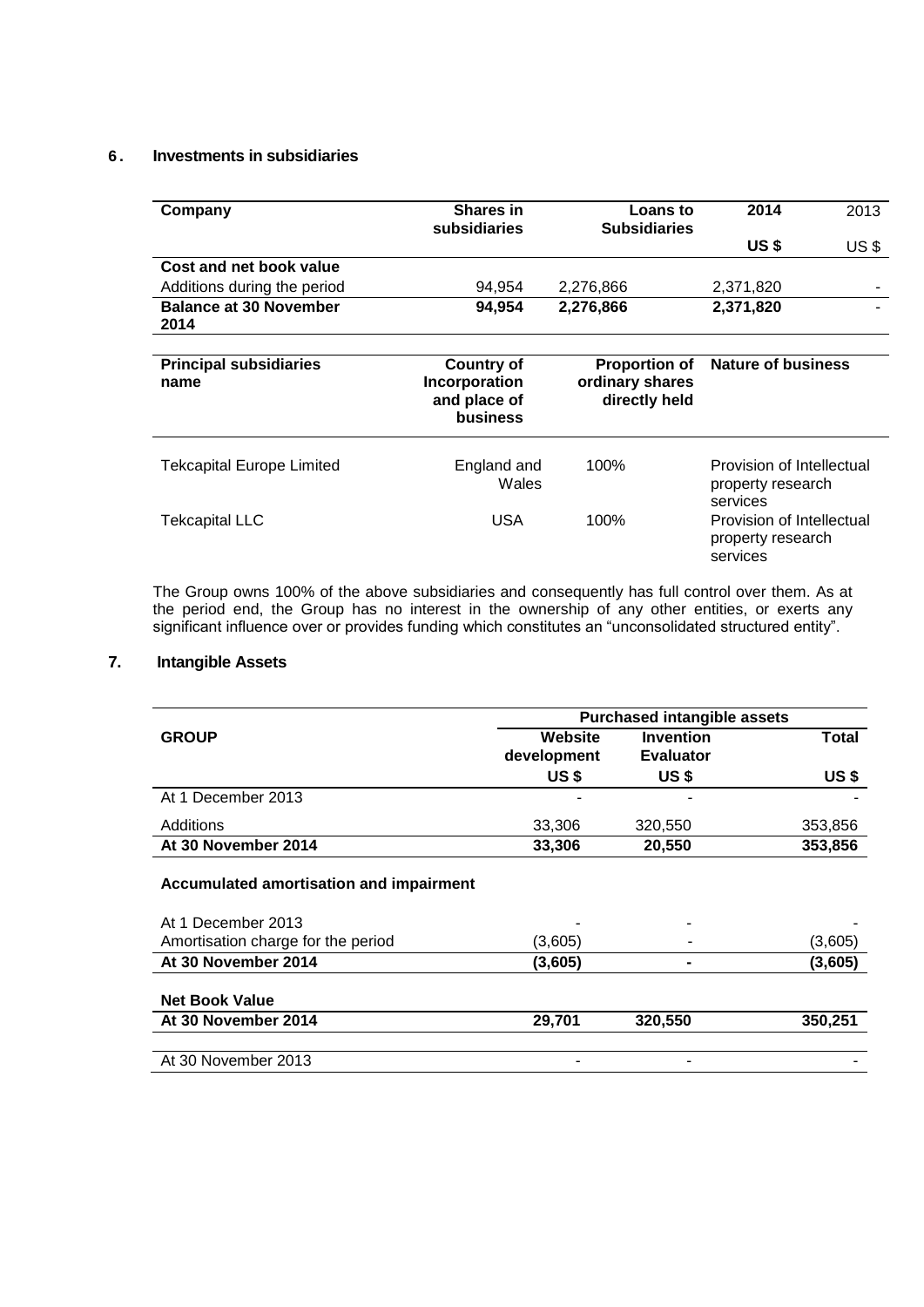Under IAS38, the Group's InventionEvaluator is regarded by the Directors as being an intangible asset with an indefinite useful life. The Directors believe that the asset is special in that no competitor offering currently exists, the service is already proven in a few months to have appeal globally to many types of clients including Fortune 100 companies, there is no expectation of obsolescence in the foreseeable future, and the service generates ongoing revenue streams. The Directors have carried out an impairment review and believe that the value in use is significantly greater than book value.

#### **Intangible Assets (continued)**

|                                                                  | <b>Purchased intangible assets</b> |              |  |
|------------------------------------------------------------------|------------------------------------|--------------|--|
| Company                                                          | Website<br>development             | Total        |  |
|                                                                  | <b>US\$</b>                        | <b>US \$</b> |  |
| At 3 February 2014                                               |                                    |              |  |
| Additions                                                        | 33,306                             | 33,306       |  |
| At 30 November 2014                                              | 33,306                             | 33,306       |  |
| Accumulated amortisation and<br>impairment<br>At 3 February 2014 |                                    |              |  |
| Amortisation charge for the period                               | (3,605)                            | (3,605)      |  |
| At 30 November 2014                                              | (3,605)                            | (3,605)      |  |
| <b>Net Book Value</b>                                            |                                    |              |  |
| At 30 November 2014                                              | 29,701                             | 29,701       |  |

### **8. Share capital and premium**

#### **Share capital**

| <b>GROUP and Company</b>                                    | Number of<br>shares | Ordinary<br><b>Shares</b> | Total     |  |
|-------------------------------------------------------------|---------------------|---------------------------|-----------|--|
| <b>Authorised share capital</b>                             |                     |                           |           |  |
| Ordinary shares with a nominal value per share of<br>£0.004 | 29,348,397          | £117,394                  | £117,394  |  |
| Issued and fully paid up                                    |                     |                           |           |  |
| At 30 November 2013 (Deemed)                                | 14,503,977          | 94.953                    | \$94,953  |  |
| At 30 November 2014                                         | 23,383,747          | 154,842                   | \$154,842 |  |

The shares have full voting, dividend and capital distribution (including on winding up) rights; they do not confer any rights of redemption.

The following shares were issued during the period:

| 18 February 2014 14,503,977 shares were issued as part of the acquisition of Tekcapital Europe |         |  |  |  |  |  |  |
|------------------------------------------------------------------------------------------------|---------|--|--|--|--|--|--|
|                                                                                                | ∟imited |  |  |  |  |  |  |

- 4 April 2014 8,000,000 shares were issued as part of the initial public offering raising US \$3,730,602
- 23 July 2014 879,770 shares were issued as consideration for the purchase of the Invention Evaluator.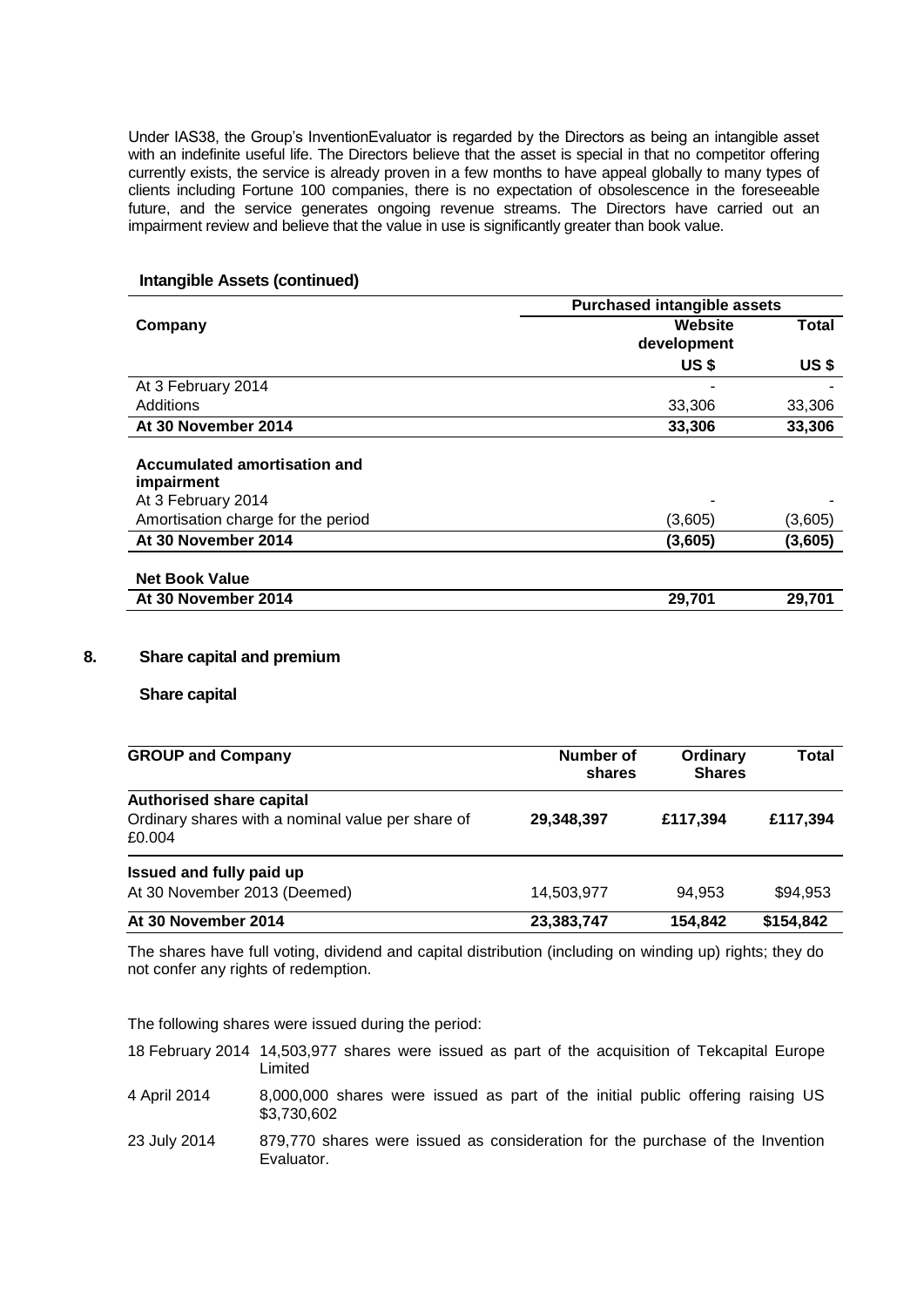The Company issued the following warrants and options as part of the initial public offering:

Options of 700,000 ordinary shares with full voting, dividend and capital distribution rights with a nominal value of £0.004 per share were issued on 4 April 2014. They were issued with a term of five years, to vest in equal tranches on the first, second and third anniversary of grant at a price of £0.25 per share.

Broker warrants were granted on 31 March 2014 to Northland Capital Partners Limited (95,000 shares exercisable up to five years from date of admission on 4 April 2014) and Optiva Securities Limited (265,000 shares exercisable up to three years from date of admission on 4 April 2014).

The options and warrants are not treated as giving rise to share based payment transactions.

#### **Share premium**

| <b>GROUP and Company</b>                                     | <b>Share</b><br><b>Premium</b><br>US \$ | Total<br>US \$ |
|--------------------------------------------------------------|-----------------------------------------|----------------|
| Share issued on acquisition of subsidiary on 3 February 2014 |                                         |                |
| Premium on shares issued                                     | 3.598.553                               | 3,598,553      |
| Share issue costs                                            | (924.648)                               | (924.648)      |
| At 30 November 2014                                          | 2,673,905                               | 2,673,905      |

# **9. Cash and cash equivalents**

| <b>GROUP</b>                    | 2014      | 2013   |
|---------------------------------|-----------|--------|
|                                 | US \$     | US \$  |
| Cash at bank and in hand        | 1,370,905 | 13.900 |
| Total cash and cash equivalents | 1,370,905 | 13,900 |

### **10. Related party transactions**

Trading transactions

During the year, the Company entered into the following transactions with Dr. Clifford Gross, who is a related party due to his role as Executive Chairman / Director, employee and major shareholder. He also provided loans to the Group during the period as follows:

| <b>Related party</b><br>relationship | <b>Type of Transaction</b>      | <b>Transaction</b><br>amount | <b>Balance</b><br>owed |
|--------------------------------------|---------------------------------|------------------------------|------------------------|
|                                      |                                 | 2014<br>US \$                | 2014<br>US \$          |
| Mr Clifford Mark Gross               | Provision of loans to the Group | 9.411                        | 9.411                  |

The Group has taken advantage of the exemption in IAS 24 "related parties" not to disclose transactions with other Group companies.